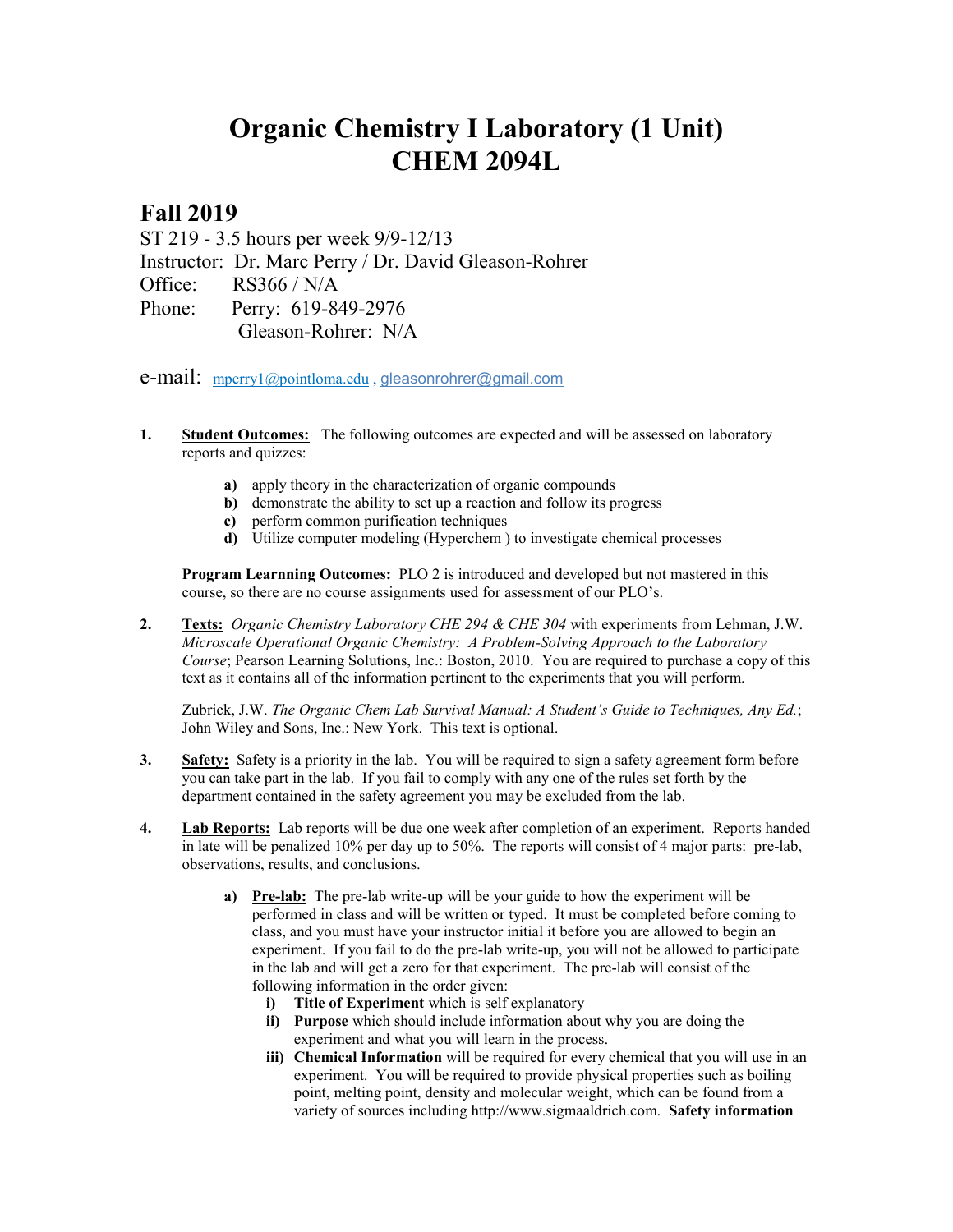should also be included for every chemical used in an experiment including 1) *signs of exposure*, 2) *first-aid measures*, and 3) *potential hazards*. This information can be found in the Material Safety Data Sheets (MSDS) contained in yellow binders at the back of the lab or on the internet (hazard.com or sigmaaldrich.com ).

- **iv) Procedure** will be a step-by-step list of tasks that you will perform in an experiment as laid out in the Lab text. Each step should be no longer than a sentence and should contain check boxes next to each item so that you can check them off as you go.
- **v) Expected Results** which should include a theoretical yield and expected physical characteristics of product such as color, state, melting point, spectral data, etc.
- **b) Observations:** This is the section in your lab notebook where you record all of your observations such as physical properties, characterization and amount of product.
- **c) Results:** Beginning with this section, your report will be typed using 12pt Times New Roman or Arial fonts. This section should include a physical description of your product, overall reactions (which can be drawn), yield calculations including calculations for determining limiting reagents, characterization results, and a discussion of product purity. The relevant results are often best summed up in a table.
- **d) Conclusions:** This section is where you compare the expected results with those obtained in your hands. You need to explain why we are to believe that you isolated the correct product. If necessary, you should also consider offering a reasonable explanation as to why your results do not match those which are expected.
- **5. Quizzes**: There will be a quiz given at the beginning of each class on the day that a new experiment is to begin. The quiz will contain material from the previous lab as well as on the experiment to be performed on that day.
- **6. Grades**:Grades will be calculated based on your best 9 experiments. Although there are 10 experiments, your lowest score will be dropped. Each laboratory report will be graded out of 50 points which is broken down as shown below, with the exception of the two hyperchem experiments which are 50 points for the report, and there are no pre-lab or quiz components.

| Prelab       | 5 pts    |
|--------------|----------|
| Observations | 5 pts    |
| Results      | 15 pts   |
| Conclusions  | $15$ pts |
| Ouiz         | $10$ pts |

There are a total of 450 points possible. Your total score will be divided by 450 and then multiplied by 100 to get your lab percentage. This percentage will determine your lab grade as shown below.

| $92 - 100\%$ | A       |
|--------------|---------|
| $90 - 92\%$  | $A^{-}$ |
| 88-90%       | $B^+$   |
| 82-88%       | B       |
| 80-82%       | $B^-$   |
| 78-80%       | $C^+$   |
| 72-78%       | C       |
| 70-72%       | C-      |
| 68-70%       | $D^+$   |
| 62-68%       | D       |
| 60-62%       | D.      |
| $<$ 60%      | F       |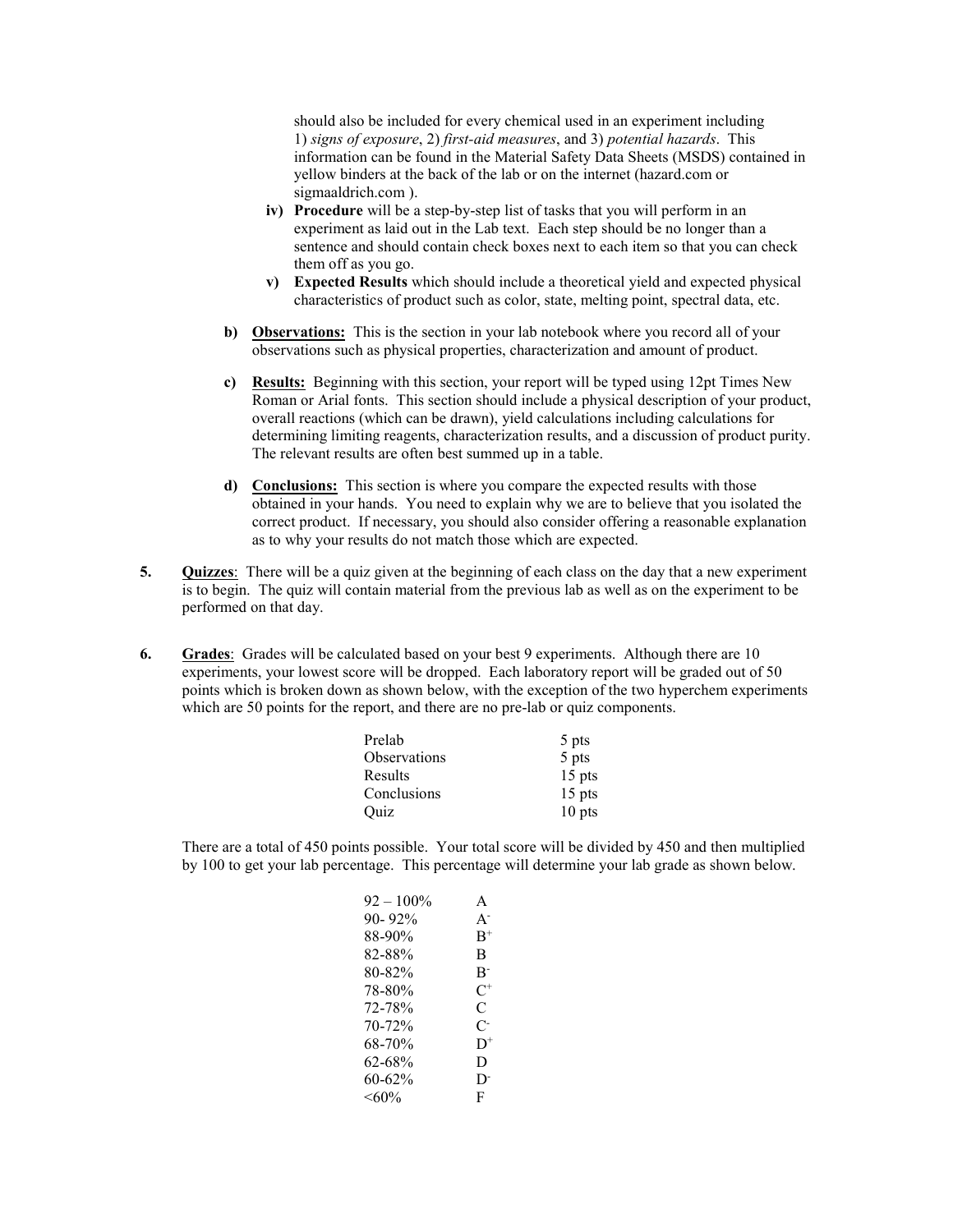- **7. Make-Up Labs:** Due to the busy room, faculty, and student schedules, no make-up labs will be given. We understand that unforeseeable events might arise which prevent you from coming to lab. For this reason you will be able to drop your lowest lab grade. If you miss a lab with an excused absence, then that lab will be the lab grade that is dropped. If you miss a lab and do not have an excused absence, you will receive a zero for that lab and that zero will not be dropped. Other missed labs will be counted as a zero unless prior arrangements are made.
- **8. Student Code of Conduct:** You are expected to conduct yourself in an upright and ethical manner. If you are caught cheating in any form (plagiarism, copying, reporting data fraudulently, etc.) you will be given a failing grade for that course activity. In addition, you will be subject to further disciplinary action as set forth by university policy.
- **9. Office Hours:** We will make every effort to be available in our office during the times we've indicated below for office hours. You are welcome to schedule an appointment or take your chances and drop by, especially if you find these hours inconvenient. Dr. Perry's office hours will be held in his research lab ST 207.

| Perry                  |
|------------------------|
| Monday: 3-4,           |
| Wednesday: 10:45-12:00 |
| Thursday: 2:30-3:30    |
| Friday: 10:45-12:15    |

**Office Hours Perry Gleason-Rohrer** Available by Appointment

**10. Laboratory Schedule:** Below is a schedule of the experiments to be performed.

| Week of   | Experiment                                                   |
|-----------|--------------------------------------------------------------|
| $9 - 9$   | Check-In / Safety Information                                |
| $9 - 16$  | Effect of pH on a Food Preservative                          |
| $9 - 23$  | Separating the Components of Panacetin                       |
| $9 - 30$  | Identifying a Constituent of Panacetin                       |
| $10-7$    | Preparation of Synthetic Banana Oil                          |
| $10-14$   | Preparation of Synthetic Banana Oil                          |
| $10 - 21$ | Separation of Petroleum Hydrocarbons                         |
| $10 - 28$ | Hyperchem I/Tutorial                                         |
| $11 - 4$  | Identification of a Petroleum Hydrocarbon                    |
| $11 - 11$ | Isolation & Identification of Major Constituent of Clove Oil |
| $11 - 18$ | Thin-Layer Chromatography Analysis of Drug Components        |
| $12 - 2$  | Structures and Properties of Stereoisomers                   |
| $12-9$    | Hyperchem II/ butanols                                       |

**11. Academic Accommodations:** While all students are expected to meet the minimum standards for completion of this course as established by the instructor, students with disabilities may require academic adjustments, modifications or auxiliary aids/services. At Point Loma Nazarene University (PLNU), these students are requested to register with the Disability Resource Center (DRC), located in the Bond Academic Center. [\(DRC@pointloma.edu](mailto:DRC@pointloma.edu) or 619-849-2486). The DRC's policies and procedures for assisting such students in the development of an appropriate academic adjustment plan (AP) allows PLNU to comply with Section 504 of the Rehabilitation Act and the Americans with Disabilities Act. Section 504 (a) prohibits discrimination against students with special needs and guarantees all qualified students equal access to and benefits of PLNU programs and activities. After the student files the required documentation, the DRC, in conjunction with the student, will develop an AP to meet that student's specific learning needs. The DRC will thereafter email the student's AP to all faculty who teach courses in which the student is enrolled each semester. The AP must be implemented in all such courses.

If students do not wish to avail themselves of some or all of the elements of their AP in a particular course, it is the responsibility of those students to notify their professor in that course. PLNU highly